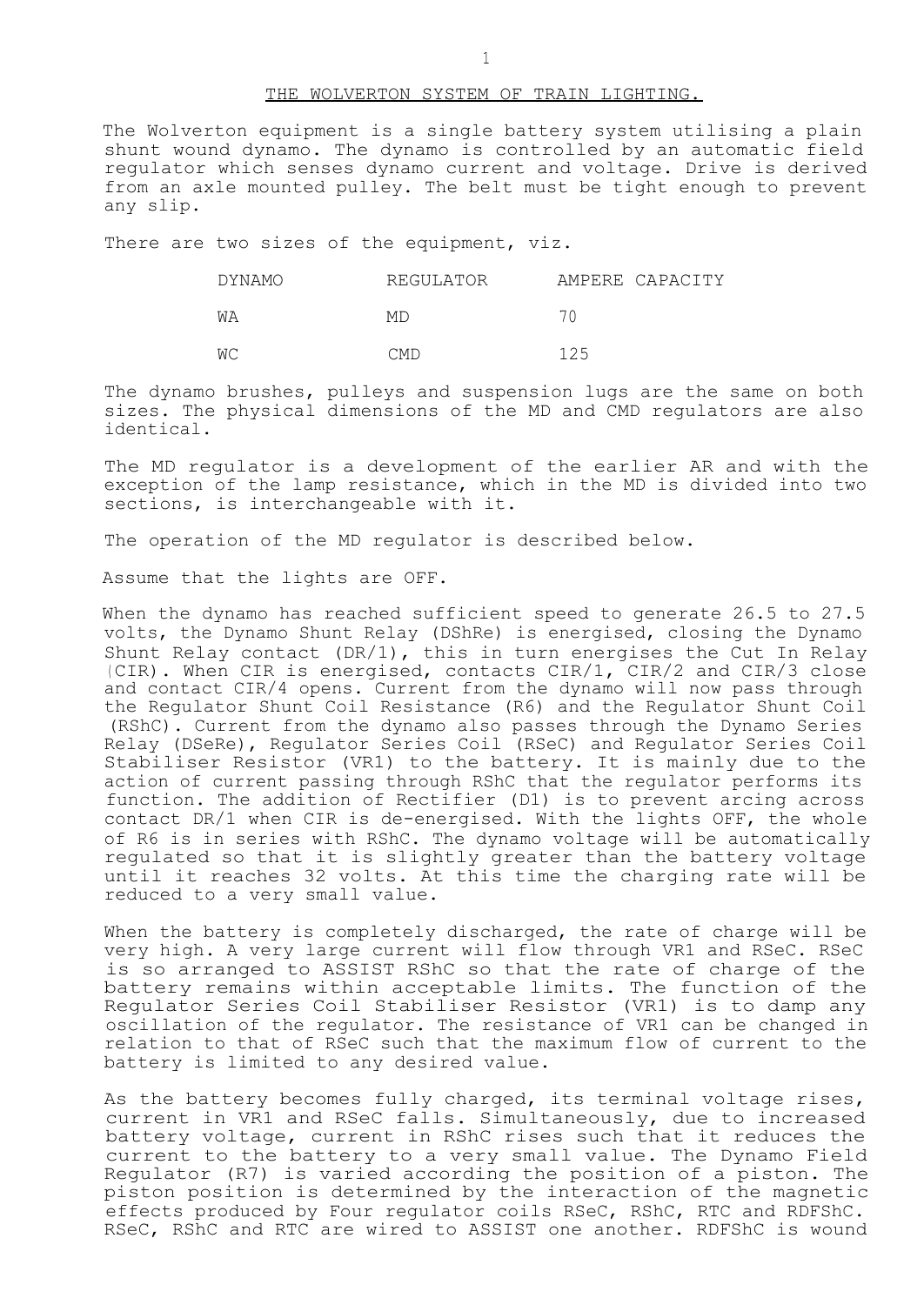to oppose them.

Assuming the dynamo revolves below "cut-in" speed, that is the speed at which CIR is energised, the regulator piston is nearly static due to the balancing action of RShC and RDFShC. As soon as CIR is energised, CIR/1 closes, assisting RShC. The regulator piston moves, opening the regulator contacts (not shown), increasing the value of R7. The regulator resistance (R7) is arranged so that the voltage produced by the dynamo is just greater than that of the battery so that the charge is maintained. As the dynamo speed increases, its field current is decreased by the increase of resistance R7. RDFShC has LESS influence on regulator operation. As speed decreases the regulator resistance R7 is at a minimum and CIR/1 opens again, disconnecting the dynamo from the battery.

With the lights ON, the operation of the dynamo is as follows:

With LR/1 closed. Assuming CIR/1 to have closed and CIR/4 to have opened, current from the dynamo will flow to the battery as before, but will also flow through the lamp resistance (R1), the Lamp Resistance Shorting Relay (LRShoR/1), the lights relay contact (LR/1) and on to the lights. The value of the lamp resistance (R1) is such that there is a 2 volt drop across it which allows sufficient potential across the battery to secure correct charging rate while simultaneously preventing the lights from excessive voltage. A section of lamp resistance (R2) is introduced into the lighting circuit when the volt drop across the lights reaches 25.5 volts. An additional volt drop of 4 volts ensures that the battery will be fully charged when the lights are on.

The conditions whereby the Lamp Resistance Shorting Relay (LRShoR) is energised is determined as follows. Consider gradually increasing dynamo speed.

The Voltage Control Relay (VCR1) is coupled to the circuit such that when the lights are ON, VCR1 becomes energised when the voltage at point "A" has risen to 25.5 volts. When this occurs, contacts VCR1/1 and VCR1/2 close. Thus if the Regulator Contact (RC/1) is closed, LRShoR will be energised, but RC/ 1 is operated by the regulator piston itself and will only close when the regulator has reached a specific stage in the regulation cycle.

Additionally when VCR1 is energised (voltage control stage 1) current also passes to the Regulator Shunt Resistance (R6) or to be more specific, the junction of R6/1 and R6/2. The additional current in the Regulator Shunt Coil (RShC) thus strengthens RShC which inserts more Dynamo Field Resistance (R7) into the dynamo field circuit thus reducing its output.

Additionally, current also passes through the Voltage Control Relay (VCR2) which itself is energised when the voltage on the lights rises again to 25.5 volts, closing VCR2/1. When contact VCR2/1 closes, resistance R6/2 is shorted which has the effect of strengthening RShC causing the output of the dynamo to fall further, when the battery should be almost fully charged.

As the dynamo speed is decreased the reverse effect occurs until after the Cut In Relay has de-energised. The lights remain across the batteries as long as LR/1 is closed.

The Retaining Resistance (R5) permits sufficient current under certain operating conditions to maintain VCR1 in its energised state. Consider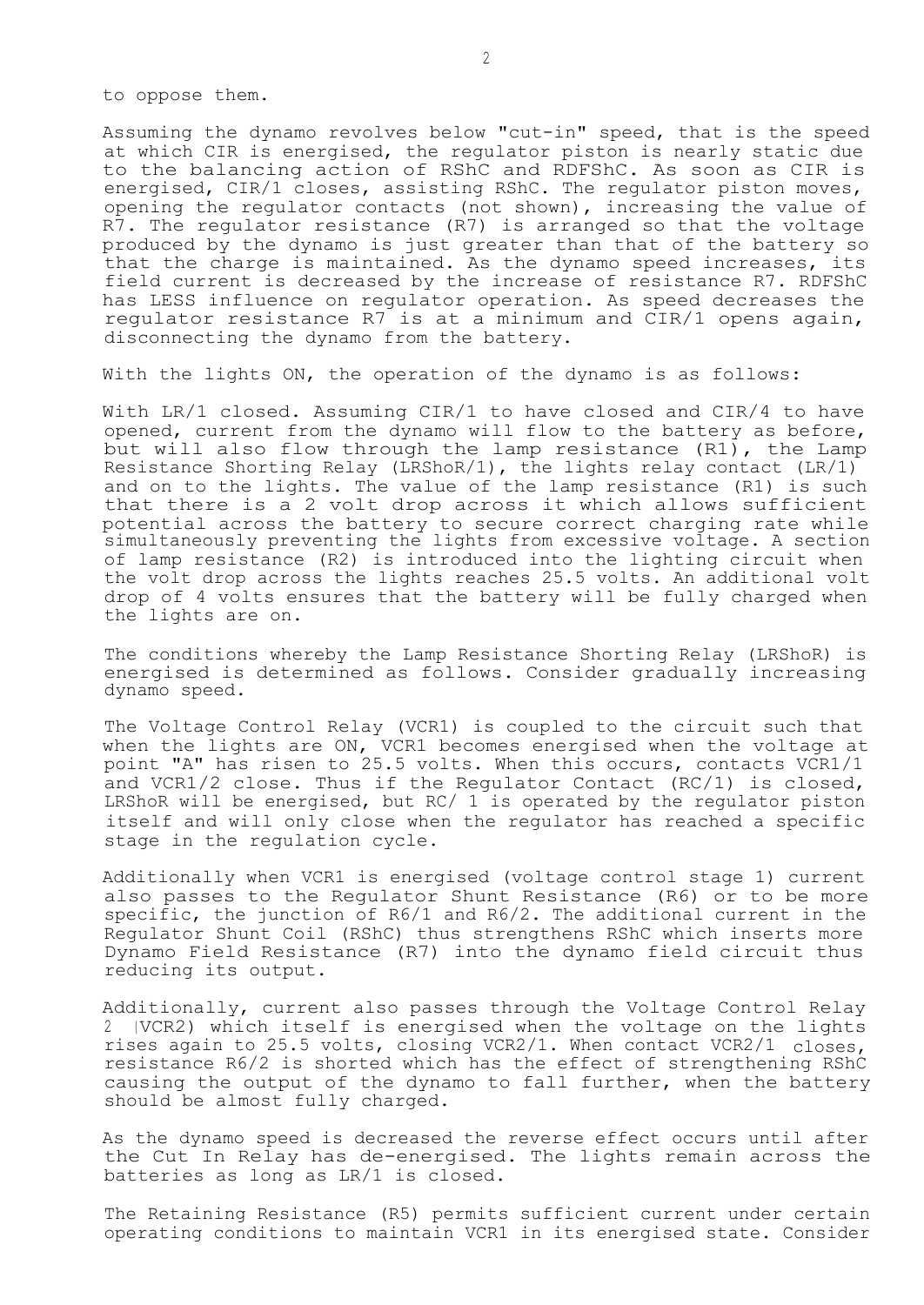a fully charged battery, small lighting load and the dynamo running at average speed. The regulator will produce an output LOWER than that of the battery. Consequently there will be a brief battery discharge current which will cause CIR to de-energise until the battery voltage has fallen to about 25 volts when CIR will energise again. When CIR de-energises, CIR/2 opens which would cause VCR1 to de-energise opening contacts VCR1/1 and VCR1/2. The action of shorting R5/1 causes sufficient current in VCR1 to retain it in energised state. As the dynamo slows down, VCR1 remains energised due to the current passing through R5/2 to enable VCR1/1 and VCR1/2 to remain closed until the voltage on the lights falls to 24.5 volts. With all the lights on this occurs at the same time as CIR is de-energised, but with small lighting load and a fully charged battery a few minutes passes before VCR1/1 and VCR1/2 open after the dynamo stops.

The Toggle Coil (RTC) has its circuit completed by the Regulator operated contact (RC/1). RTC's action is to ASSIST the closing and opening of RC/1, while RShC remains to regulate the dynamo output as before.

When the dynamo is not generating, current flows from battery positive through Regulator Series Coil (RSeC) and VR1 via contacts CIR/4 and LRShoR/1, LR/1 to the lights and back to battery negative.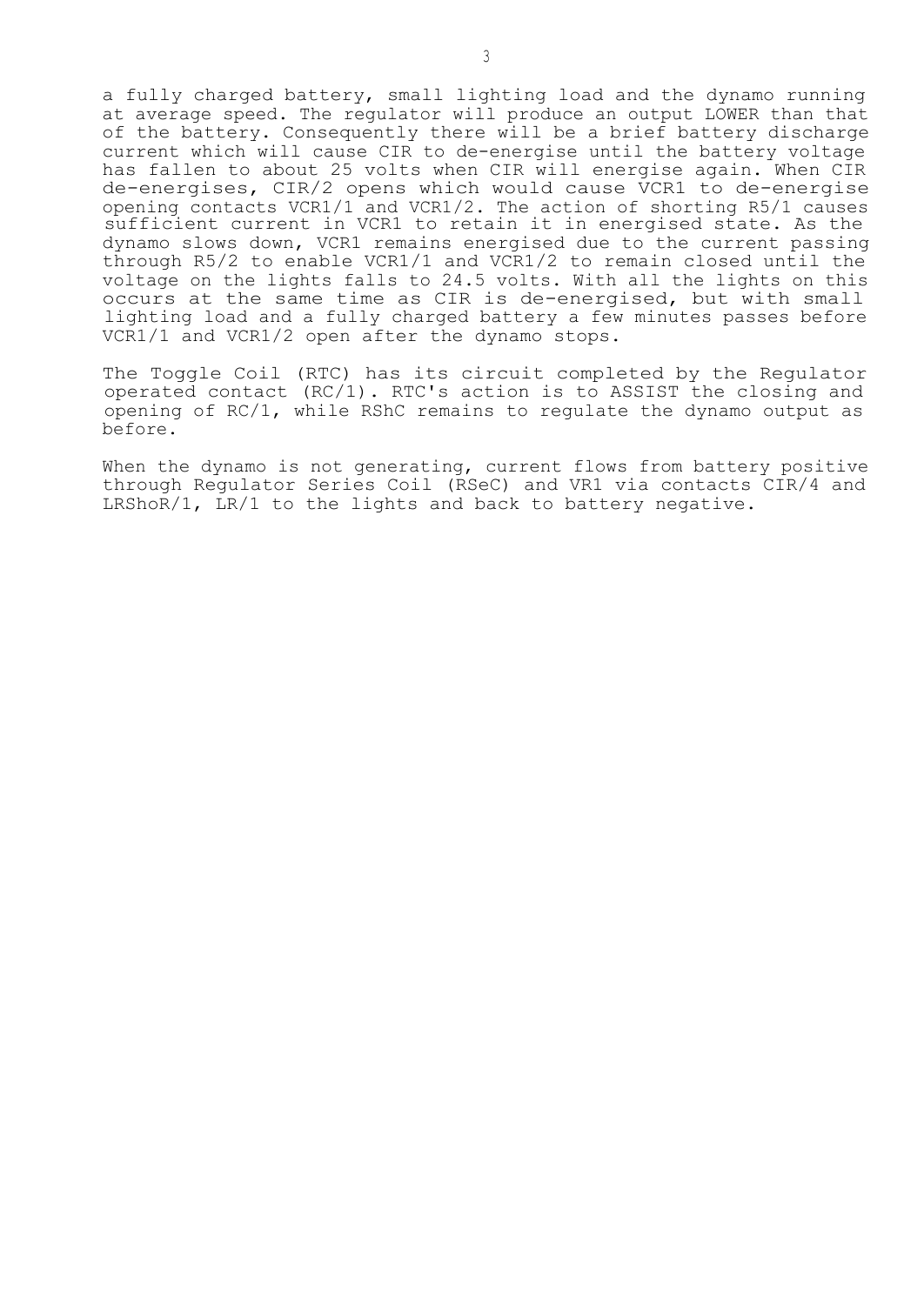#### Maintenance notes

The four pole dynamo has a brush-rocker which, by the action of brush friction, is moved through a definite angle to maintain constant polarity at the dynamo terminals in both directions of rotation. As the dynamo drive is a positive one the belt tension must be so maintained that slip is avoided. A proper tension is secured if the belt adjustment is such that the lid of the dynamo coupling box is in a vertical position. It should rarely be necessary to change a dynamo pulley. Whenever such a course is taken, every care must be observed to see that the seat of the new pulley is free from dust; that the armature shaft is perfectly clean and that no burrs on the key or keyway prevent a satisfactory seating. before placing the pulley in position, a little oil or grease should be smeared on the shaft. The wave spring washer must be replaced in position and the shaft nut so tightened that the wave washer is almost but not completely flattened. Reinsert the cotter pin.

The dynamo should be examined at infrequent intervals and not more often than once per quarter. Whenever examination is to be undertaken and before the domed cover is to be removed, all loose dust must be brushed away from the joint, and every care taken to prevent dirt or dust from entering the machine. Serious damage can be caused to the commutator by the presence of particles of dirt; they are likely to become embedded in the dynamo brushes and so scour the surface of the commutator. Care must be taken to replace the cover in the groove of the end bracket as, otherwise, water will enter the machine.

Should the dynamo be found to be motoring which would be due to the loss of the belt while the coach is travelling, it may usually be stopped by switching the lights ON momentarily from the lights controller. In the event of this procedure being ineffective, isolate the dynamo from the battery by temporarily removing one of the battery fuses.

The dynamo bearings have ample lubrication reserves and require no attention. They should NOT be examined or interfered with in any way. The point to which systematic attention must be given is to the suspension pin; NEVER let this become short of oil, and see that the screw plugs are replaced after the oil has been introduced.

It is not intended that the regulator should be opened unless the state of the battery, or some other item of equipment, indicates defective functioning. Under no circumstances must any adjustment be made to any component of the regulator, nor any parts removed for replacement. If an examination of the regulator is to be made, before disturbing the cover, all loose dirt surrounding the cover must be brushed away. Should the jointing baize come away with the cover, as occasionally happens, the baize must be replaced in the slot in such a way that the joint is positioned at the centre of the bottom slot. Upon removing the cover, care must be exercised to avoid grounding or shorting any of the live metal work by contact between the cover and the live metal. Such contact is liable to reverse the polarity of the dynamo. (An "earth" on any part of the equipment or cable system is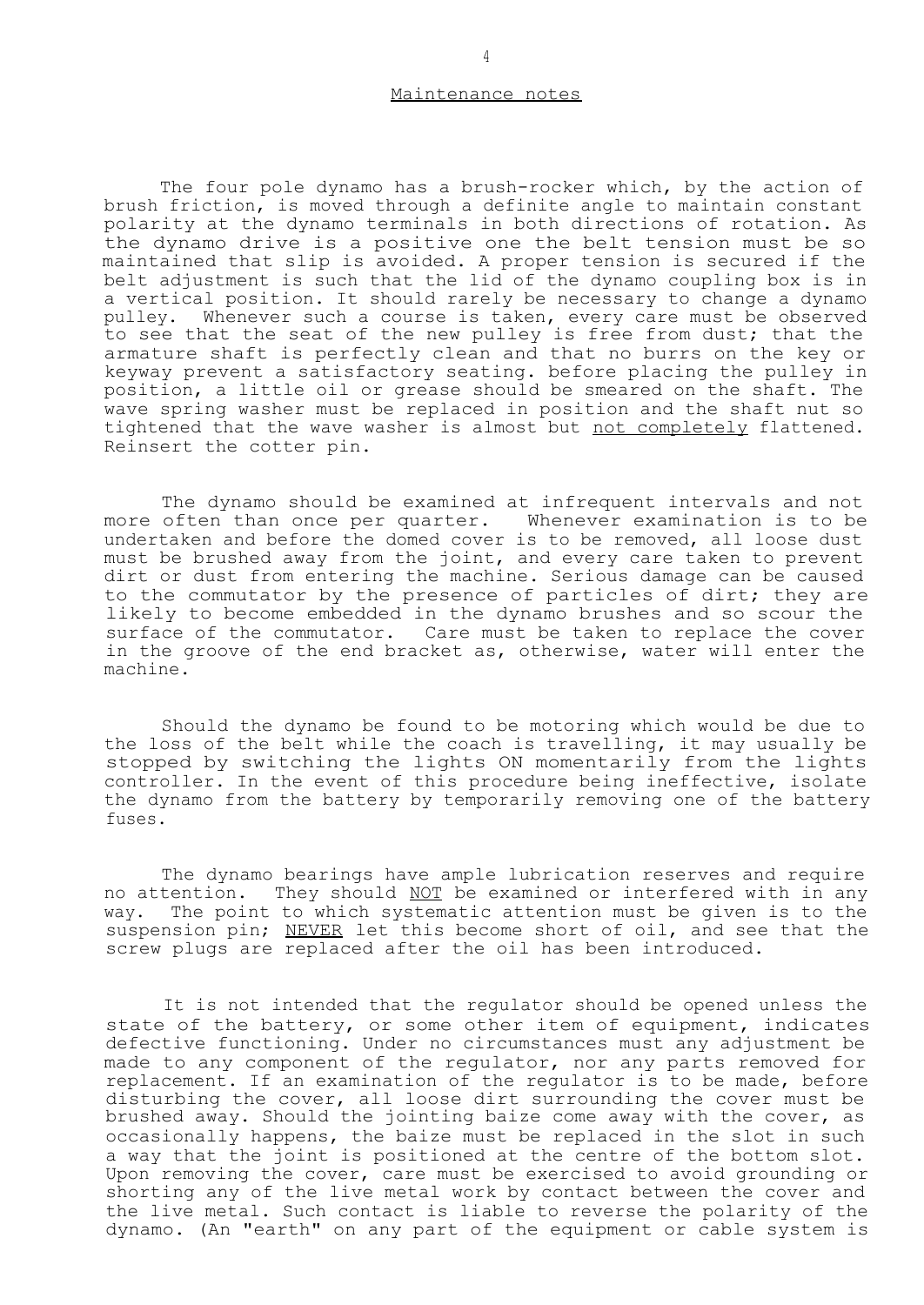likely to produce the same effect.) Trouble of this nature can be avoided by using the bottom edge of the cover as a hinge or fulcrum point when the cover is being removed. Every care must be exercised to prevent dirt entering the regulator.

In no case must the "cut-in" relay or "cut-in" switch be operated by hand as the excessive momentary current is liable to burn the contacts. For a like reason the magnetic 'lights' switch should not be operated by hand. Should the lights be left ON to the extent that the battery becomes too exhausted to operate the OFF coil of the lights switch, the switch may be tripped manually by depressing the shrouded button situated on the underside of the regulator. Whenever the battery is found to be exhausted, this button should be operated as the lights may be ON without there being any evidence of this because the battery voltage is too low to render the lamp filaments visible

Maintenance of the dynamo and regulator is to be confined to main Workshops and NOT undertaken by Outstations. Defective dynamos and regulators must be removed and returned to a Main Workshop and spare equipment must be available at Outstation Depots to enable this procedure to be followed.

The chief symptom of reversed polarity of the dynamo is "blown" battery fuses. Sometimes the field has not been completely reversed but only demagnetised and so in a neutral condition. This results in a discharged battery because current is not generated by the dynamo. A test for a reversed field can be made by means of a "polarised" voltmeter, i.e. a moving coil instrument, by connecting the positive terminals to the respective positive and negative terminals of the dynamo. Remove the dynamo belt and examine the main and field dynamo fuses. Frequently when the battery fuses have been blown, the dynamo main fuse will have blown also. Spin the armature round when, if the field is reversed, the voltmeter needle will move in a backward direction. A correctly magnetised field will cause the voltmeter needle to move in the proper direction across the scale. Should the field be demagnetised the needle will remain at zero.

When it is ascertained that the dynamo field is either demagnetised or reversed, it should be rectified in the following manner. Remove the main fuse on the dynamo. Examine the battery fuses. On B.R. standard coaches these are in the battery fuse boxes, situated on the battery boxes, but on L.M.S. coaches the positive fuse is on the battery box and the negative fuse in the distribution fuse box. If blown, replace them by a new cartridge fuses. Connect the dynamo positive and battery positive terminals on the regulator with a piece of 3/0.029" or similar cable. The cable need only be hooked on the terminals; it merely carries the field current of the dynamo. The connections being made, leave the circuit closed for a quarter minute. Afterwards re-test with voltmeter to see that the field polarity has been correctly established. Then replace the dynamo main fuse and the dynamo belt. If the fault has been rectified the field will operate in the correct manner.

Blown through-control fuses are usually due to a short or earth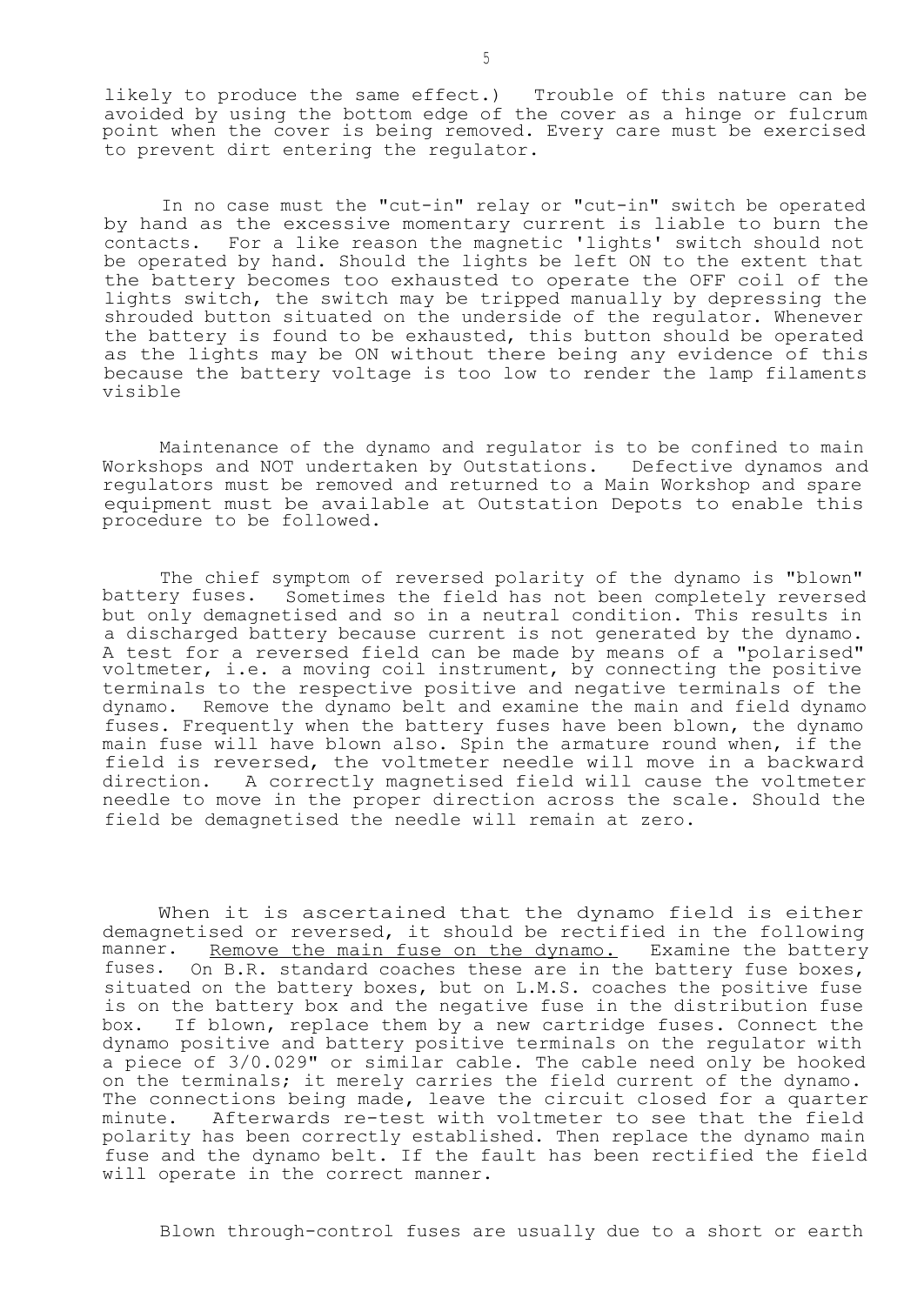on the couplings. The most frequent cause of this is failure to replace the couplings when not in use in the pockets provided for them. In the case of B.R. standard corridor coaches the couplings are attached to the gangway and pockets are therefore unnecessary.

All fuses should be inspected periodically to see that they are free from corrosion; that they have not been damaged by overheating and that the fixing screws clamp them firmly to their base. Any fuses showing signs of deterioration should be replaced.

In cases which the lamps go out or are exceptionally dull under travelling conditions, the lamp resistance should be examined and any broken coils replaced by sound ones of the <u>same rating.,</u>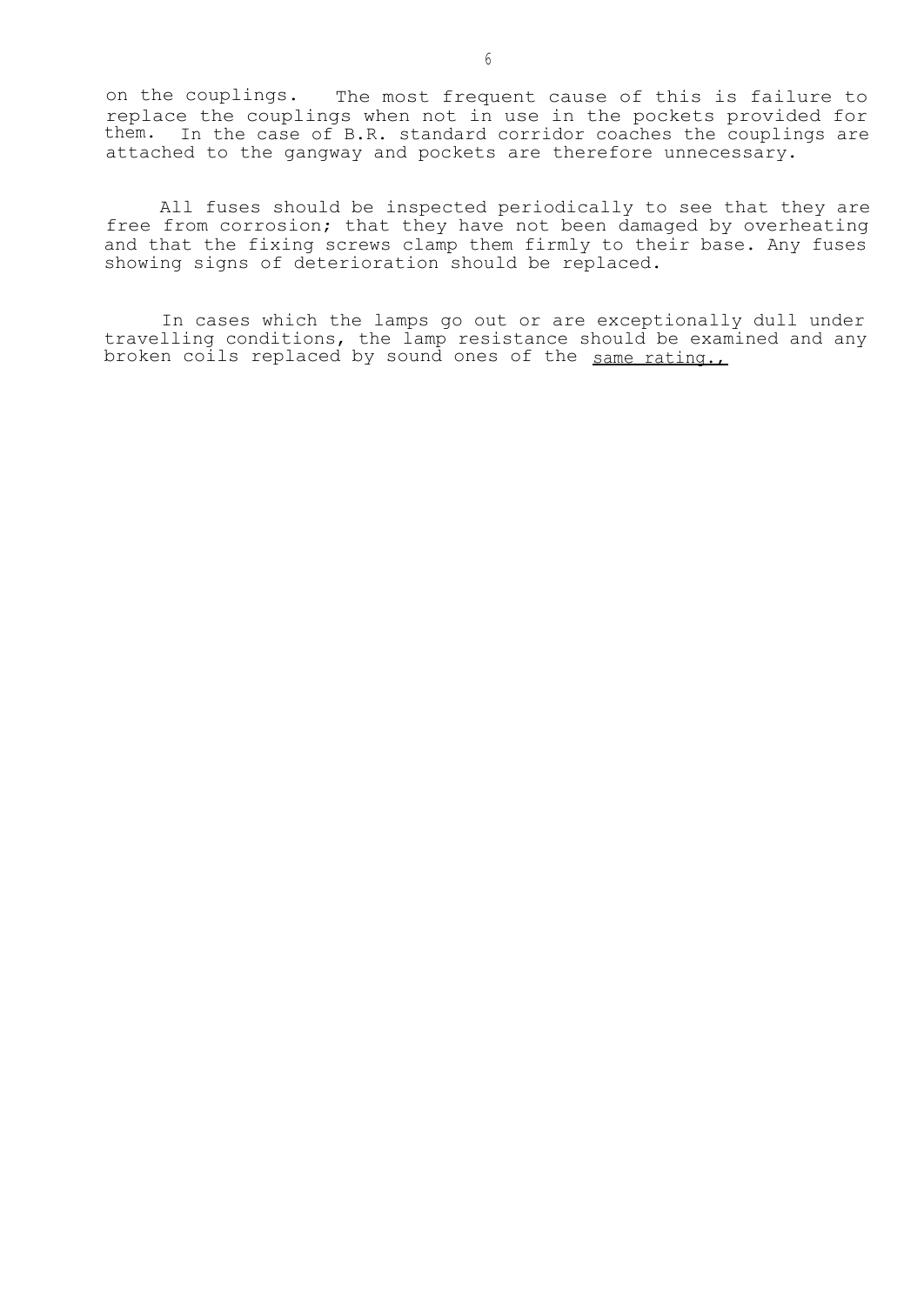#### APPENDIX

## KEY TO COMPONENT CODES , MK I SCHEMATIC.

## Relays / Contactors

| Code                    | Name                                     | Contacts | Power<br>OFF<br>state | Function                                              |  |
|-------------------------|------------------------------------------|----------|-----------------------|-------------------------------------------------------|--|
| DR                      | Dynamo<br>Relay                          | DR/1     | n.o.                  | Energises<br>Cut-In Relay.                            |  |
| (DShRe<br>and<br>DSeRe) | Shunt &<br>Series<br>coils.              |          |                       | (CIR)                                                 |  |
| LR                      | Lamps<br>Relay                           | LR/1     | n.o.                  | Energises lamps.                                      |  |
| CIR                     | Cut<br>In<br>Relay                       | CIR/1    | n.o.                  | Connects dynamo<br>to regulator/<br>batteries/lamps.  |  |
|                         |                                          | CIR/2    | n.o.                  | Retaining resistance<br>shorting contact.             |  |
|                         |                                          | CIR/3    | n.o.                  | Energises regulator<br>shunt coil.                    |  |
|                         |                                          | CIR/4    | n.c.                  | Lamp resistance (R1)<br>shorting contact.             |  |
| LRShoR                  | Lamp<br>Resistance<br>Shorting<br>Relay. | LRShoR/1 | n. c.                 | Lamp resistance (R2)<br>shorting contact.             |  |
| VCR1                    | Voltage<br>Control<br>Relay 1.           | VCR1/1   | n.o.                  | Enables regulation<br>via RShC.                       |  |
|                         |                                          | VCR1/2   | n.o.                  | Energises VCR2 and<br>regulator<br>toggle<br>coil.    |  |
| VCR2                    | Voltage<br>Control<br>Relay 2.           | VCR2/1   | n.o.                  | Shorts part of<br>regulator shunt<br>coil resistance. |  |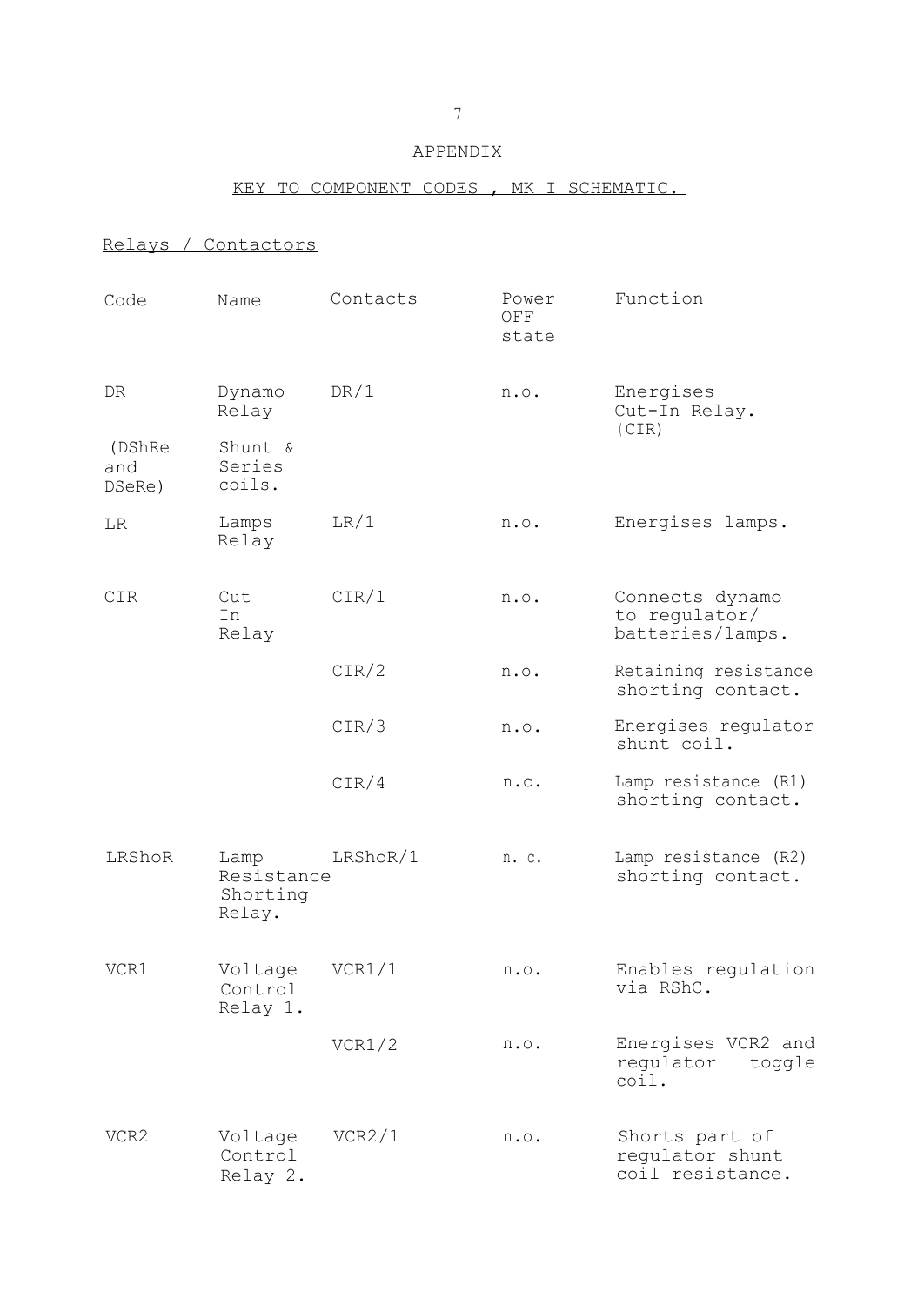## Resistances

| Code           | Name                                                                                            |
|----------------|-------------------------------------------------------------------------------------------------|
| R1             | Lamp resistance 1.                                                                              |
| R <sub>2</sub> | Lamp resistance 2.                                                                              |
| R <sub>3</sub> | Voltage control resistance.                                                                     |
| R4             | Voltage control resistance.                                                                     |
| R5             | Retaining resistance.                                                                           |
| R6             | Requlator shunt coil resistance.                                                                |
| R7             | Field coil resistance. (Varied by action of<br>regulator carbon contacts, which are not shown). |

## **Rectifiers**

D1 Rectifier diode.

## Other components

VCR]. Constant voltage resistance.

# Regulator coils

| RSeC   | Requlator series coil.             |  |  |
|--------|------------------------------------|--|--|
| RShC   | Requlator shunt coil.              |  |  |
| RTC    | Requlator toggle coil.             |  |  |
| RDFShC | Regulator dynamo field shunt coil. |  |  |

## Dynamo

DFC Dynamo field coil.